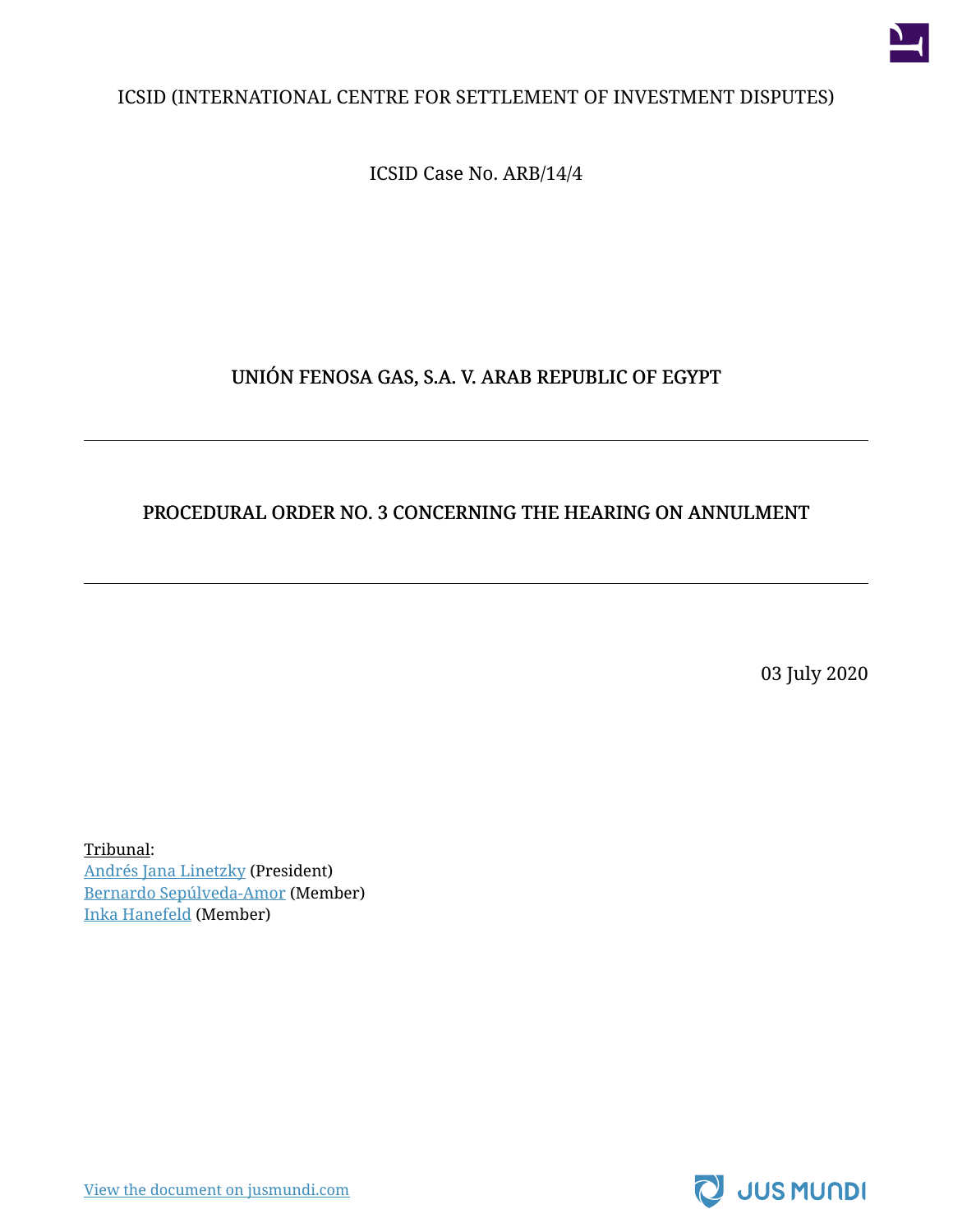#### **Table of Contents**

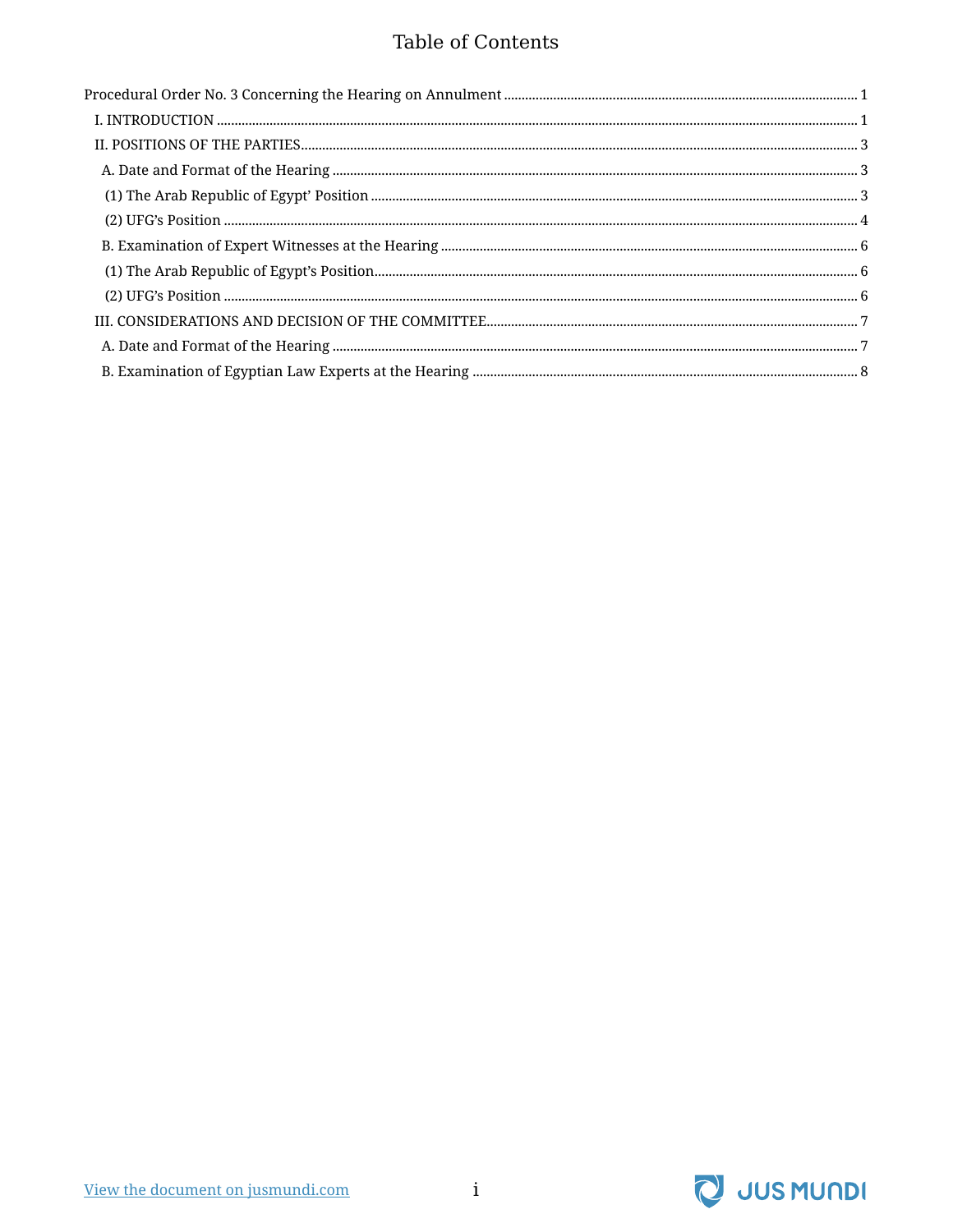# <span id="page-2-0"></span>Procedural Order No. 3 Concerning the Hearing on Annulment

#### <span id="page-2-1"></span>I. INTRODUCTION

- 1. This Procedural Order addresses the request of the Arab Republic of Egypt ("Egypt" or the "Applicant") in its letter June 9, 2020 for the postponement of the hearing on annulment (the "Hearing"), the comment provided by Unión Fenosa Gas S.A. ("UFG") on June 15, 2020, and the positions of the Parties expressed at the Case Management Meeting held on June 24, 2020 concerning the date, the format, and the expert participation in the Hearing.
- 2. It is recalled that on July 26, 2019, the Committee issued Procedural Order No. 1 ("PO1") and its annexes recording the agreement of the Parties and the decisions of the Committee on procedural matters. PO1 provides, *inter alia*, that the issue of the examination of witnesses and experts should be decided by the Parties once all submissions had been filed. Pursuant to Annex A to PO1, a prehearing organizational meeting was scheduled to be held on June 8, 2020 and the Hearing in this proceeding held on July 14-15, 2020.
- 3. On June 5, 2020, the Committee polled the Parties' availability for a pre-hearing organizational meeting on June 16, 2020. The Committee expressly referred in that communication to its letter of March 30, 2020 in which, in light of the global COVID-19 pandemic, the Committee stated as follows: "Taking into account the evolution of the current situation and restrictions for travel, the Committee and the Parties may consider at the proper time arrangements for holding the hearing remotely through videoconference, if the circumstances so require."
- 4. By letter of June 9, 2020, summarized below, the Applicant requested that the pre-hearing organizational meeting and the Hearing scheduled for July 14-15, 2020 be postponed until a mutually agreed-upon date after September 15, 2020.
- 5. By email of the same date, UFG indicated that they remain available for the pre-hearing conference call on June 16, 2020, objected to any postponement of the Hearing, and requested an opportunity to respond to the Applicant's letter.
- 6. On June 10, 2020, the Committee granted UFG's request for leave to file comments on the Applicant's letter of June 9, 2020 by June 15, 2020. The Committee further informed the Parties that the prehearing organizational meeting was postponed.
- 7. By letter of June 15, 2020, summarized below, UFG provided its comments on the Applicant's letter of June 9, 2020. In particular, UFG objected to the Applicant's request and requested that the Committee maintain the current schedule with the pre-hearing conference to be rescheduled that same week.



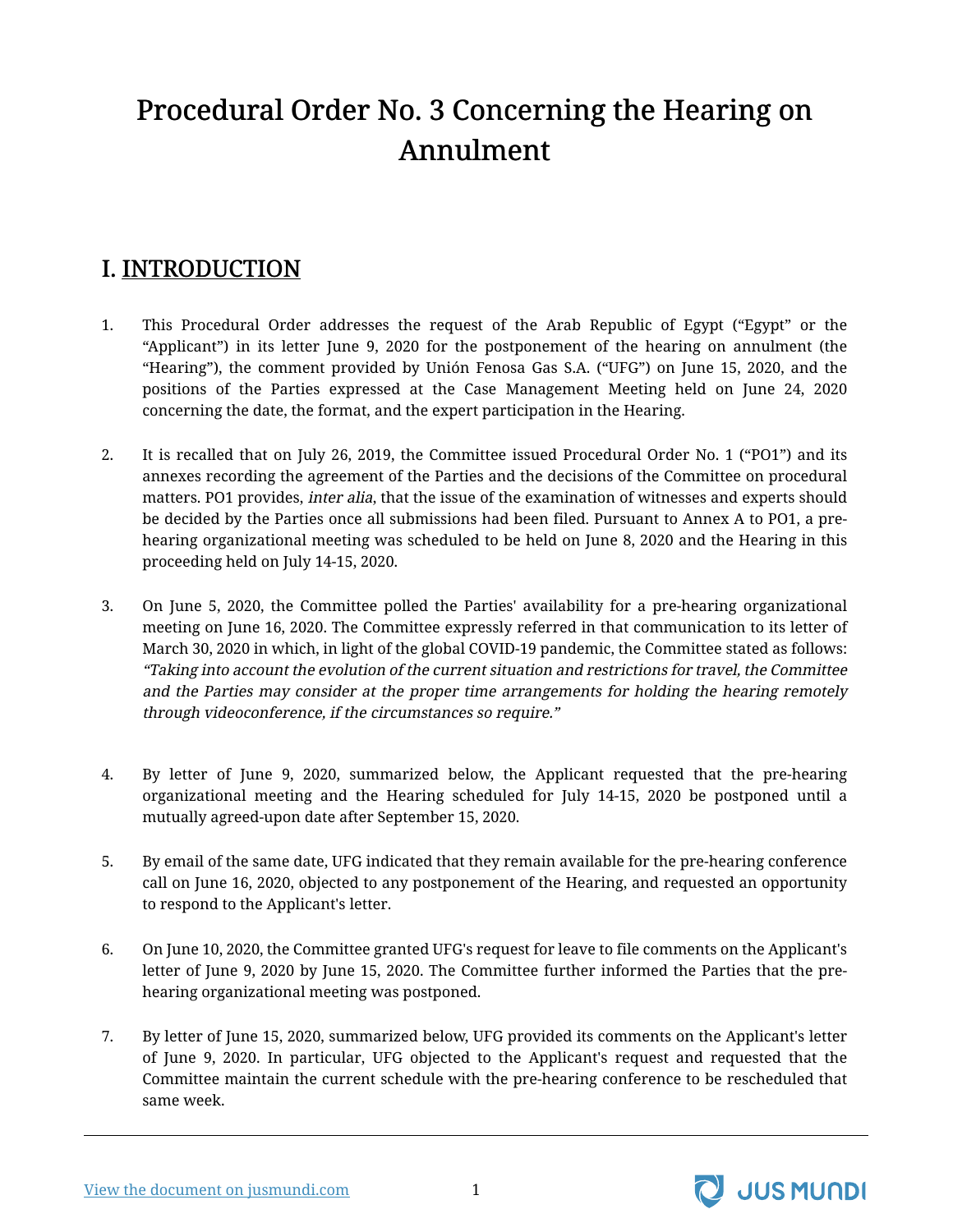- 8. On June 17, 2020, the Committee informed the Parties that it wished to hold a case management meeting with the Parties on June 24, 2020 by videoconference to discuss the dates and format of the Hearing and the participation of expert witnesses.
- 9. On June 19, 2020, both Parties confirmed their availability for the proposed case management meeting.
- 10. On June 24, 2020, the *ad hoc* Committee held a case management meeting with the Parties by videoconference. The following persons were present:

Committee:

Mr. Andrés Jana Linetzky President

Judge Bernardo Sepúlveda Amor Member

Dr. Inka Hanefeld Member

ICSID Secretariat:

Ms. Milanka Kostadinova Secretary of the Tribunal

For the Arab Republic of Egypt:

Counsellor Ahmed Sayed ESLA

Counsellor Nada Elzahar ESLA

Counsellor Radwa Helmy ESLA

Counsellor Ebtehal Ahmed ESLA

Dr. Claudia Annacker Cleary Gottlieb Steen & Hamilton LLP

Ms. Laurie Achtouk-Spivak Cleary Gottlieb Steen & Hamilton LLP

Mr. Larry C. Work-Dembowski Cleary Gottlieb Steen & Hamilton LLP

Ms. Zeineb Bouraoui Cleary Gottlieb Steen & Hamilton LLP

For the Unión Fenosa Gas:

Mr. R. Doak Bishop King & Spalding LLP

Mr. James E. Castello King & Spalding International LLP

Ms. Isabel Fernández de la Cuesta King & Spalding LLP

Mr. Aloysius Llamzon King & Spalding LLP

Ms. Erin Collins King & Spalding LLP

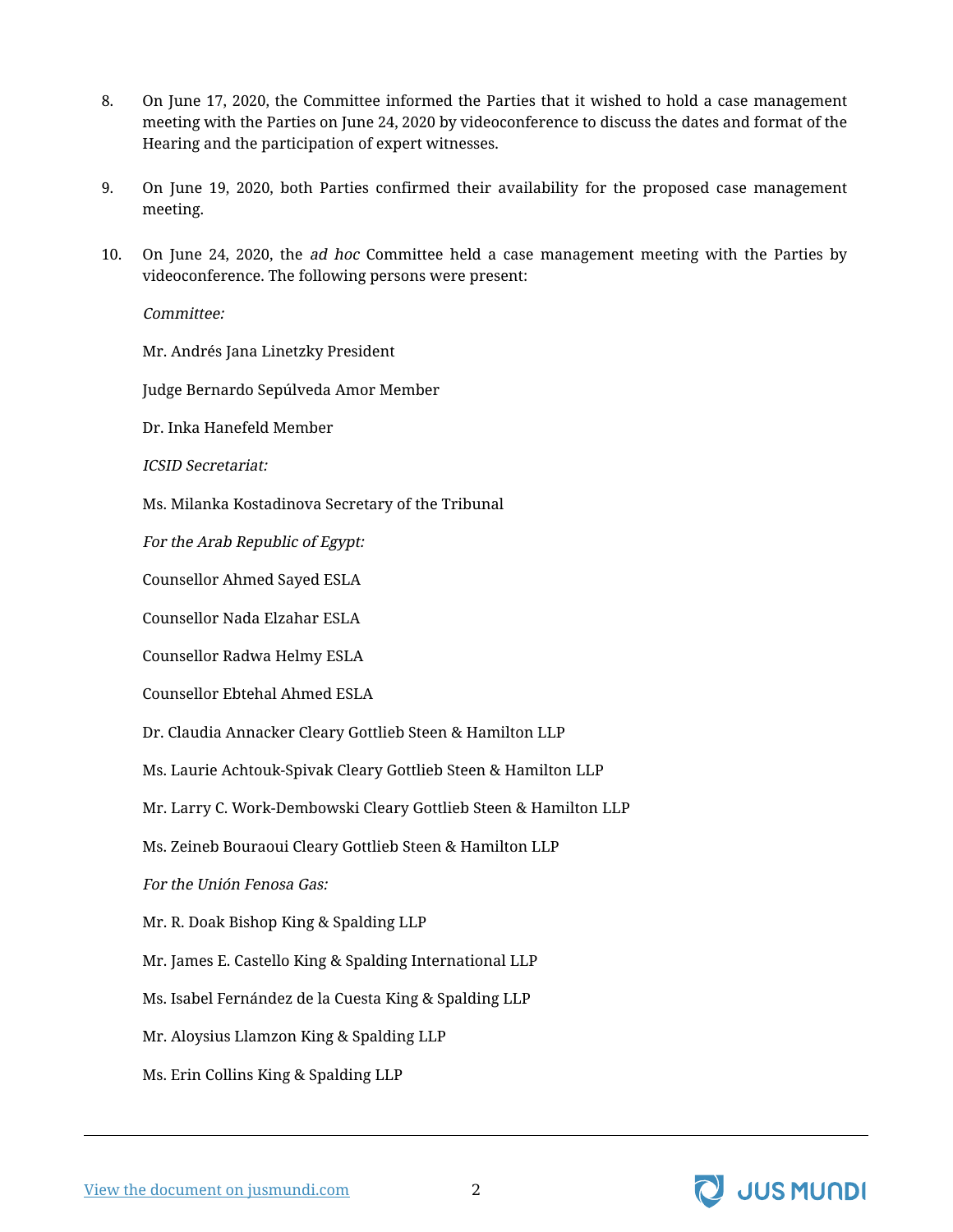Elena Feliu Vera UFG Javier Gerboles de Galdiz UFG Ignacio de la Pena Zarzuelo UFG Jose Luis de Lara Alonso-Buron UFG

#### <span id="page-4-0"></span>II. POSITIONS OF THE PARTIES

# <span id="page-4-1"></span>A. Date and Format of the Hearing

### <span id="page-4-2"></span>(1) The Arab Republic of Egypt' Position

- 11. The Applicant agrees with the Committee that given that an in-person Hearing in July is unlikely to take place, conducting a remote Hearing should be considered in the alternative. In its letter of June 9, 2020, the Applicant requests the postponement of the Hearing so that the Parties be "better positioned to participate in an in-person hearing or prepare alternative arrangements."
- 12. At the same time, the Applicant submits that it would not be in a position to effectively and fully participate in the Hearing on the reserved dates neither in-person nor via videoconference. The Applicant submits that the postponement of the Hearing is necessary for four reasons.
- 13. First, the Applicant asserts that it is physically unsafe and logistically impossible for its co-counsel, the Egyptian State Lawsuits Authority ("ESLA") to adequately prepare and participate in a Hearing due to the ongoing public health crisis. As a result of the emergency measures taken in Egypt to combat the COVID-19 crisis, including a nation-wide curfew and lock-down restrictions, the ESLA co-counsel team works remotely with poor technical and internet access and faces significant logistical difficulties and legal restrictions. ESLA team's access to its offices is limited but counsel need to be at the offices for the Hearing. The Applicant's capacity to effectively defend itself in the proceeding will remain impaired for the coming months.
- 14. Second, in the Applicant's view the effective participation in the Hearing, consistent with each Party's due process rights, requires access to technical equipment and internet bandwidth. The Applicant is concerned that these requirements would not be readily available to other participants in the Hearing, in addition to ESLA.
- 15. Third, the Applicant submits that a key member of its legal team is no longer available to participate in the July Hearing as a result of COVID-19-related rescheduling conflict.
- 16. Fourth, the Applicant asserts that a two-month delay of the Hearing is entirely reasonable in the



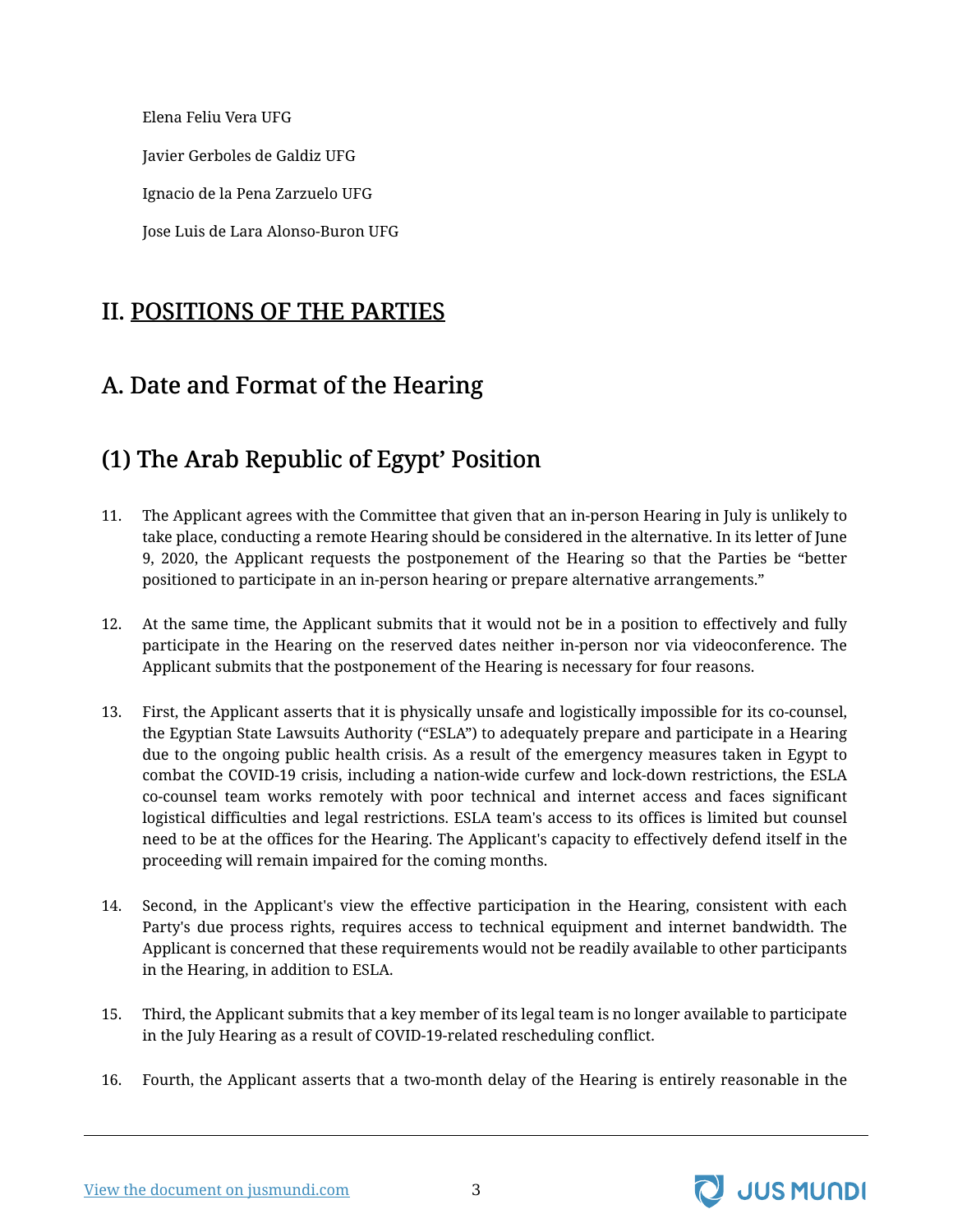current circumstances and would not prejudice either Parties' interests.

- 17. According to the Applicant, the potential examination of the Parties' Egyptian law experts within 2 days poses further difficulties requiring postponement. The Applicant observes that the time required for a virtual expert examination, dealing with possible technical problems, and shortened hearing days due to the seven time-zone difference, would warrant the reservation of a third hearing day.
- 18. At the case management meeting, counsel emphasized as a preliminary matter that Egypt strongly disagreed with UFG's assertions that Egypt's request for postponement of the Hearing was part of dilatory tactics intended to frustrate UFG's enforcement efforts as long as possible. Counsel stated that Egypt was not making excuses. ESLA already lost one person to the COVID-19 virus. The ESLA team works remotely under a number of health and other restrictions, including a prohibition on the use of private telephones and private internet connections for hearings. The ESLA team is obliged to comply with such restrictions for their own safety and to comply with the law.
- 19. Counsel for the Applicant outlined the difficulties that would arise for Egypt if the Hearing were to take place on the reserved dates. Further, the Applicant submitted that the Committee should not condone the imbalances due to the Parties' different access to technology and ability to be fully connected during the Hearing. It was also stressed that the ESLA team was an integral part of Egypt's defense, was intimately involved in all factual and legal aspects of this proceeding and its full participation in the Hearing was therefore essential.
- 20. Counsel for the Applicant concluded that Egypt's request for the postponement of the Hearing after mid-September was not a dilatory tactic, but a well-founded request based on the current circumstances caused by the COVID-19 pandemic.

# <span id="page-5-0"></span>(2) UFG's Position

- 21. UFG also agrees with the Committee that an in-person hearing is unlikely to be possible on the presently scheduled dates of July 14-15, 2020.
- 22. In its letter of June 15, 2020, UFG indicates that it remains available for both the pre-hearing organizational meeting and the Hearing on the reserved dates, and strongly objects to any postponement of these dates.
- 23. Noting that the Applicant seeks to defer the Hearing until after September 15, 2020, UFG responds as follows. First, UFG submits that a delay would be unnecessary and prejudicial. UFG recalls that its enforcement efforts are currently stayed pending the Committees' final ruling in this proceeding and in expectation that the Hearing will take place as scheduled. Second, UFG views the Applicant's request to postpone the Hearing as a dilatory tactic. It emphasizes that the more its recognition proceeding will be stayed by the U.S. District Court judge the more precarious UFG's financial position will become. Third, for UFG, conducting the Hearing remotely will be consistent with the Parties' due process rights.



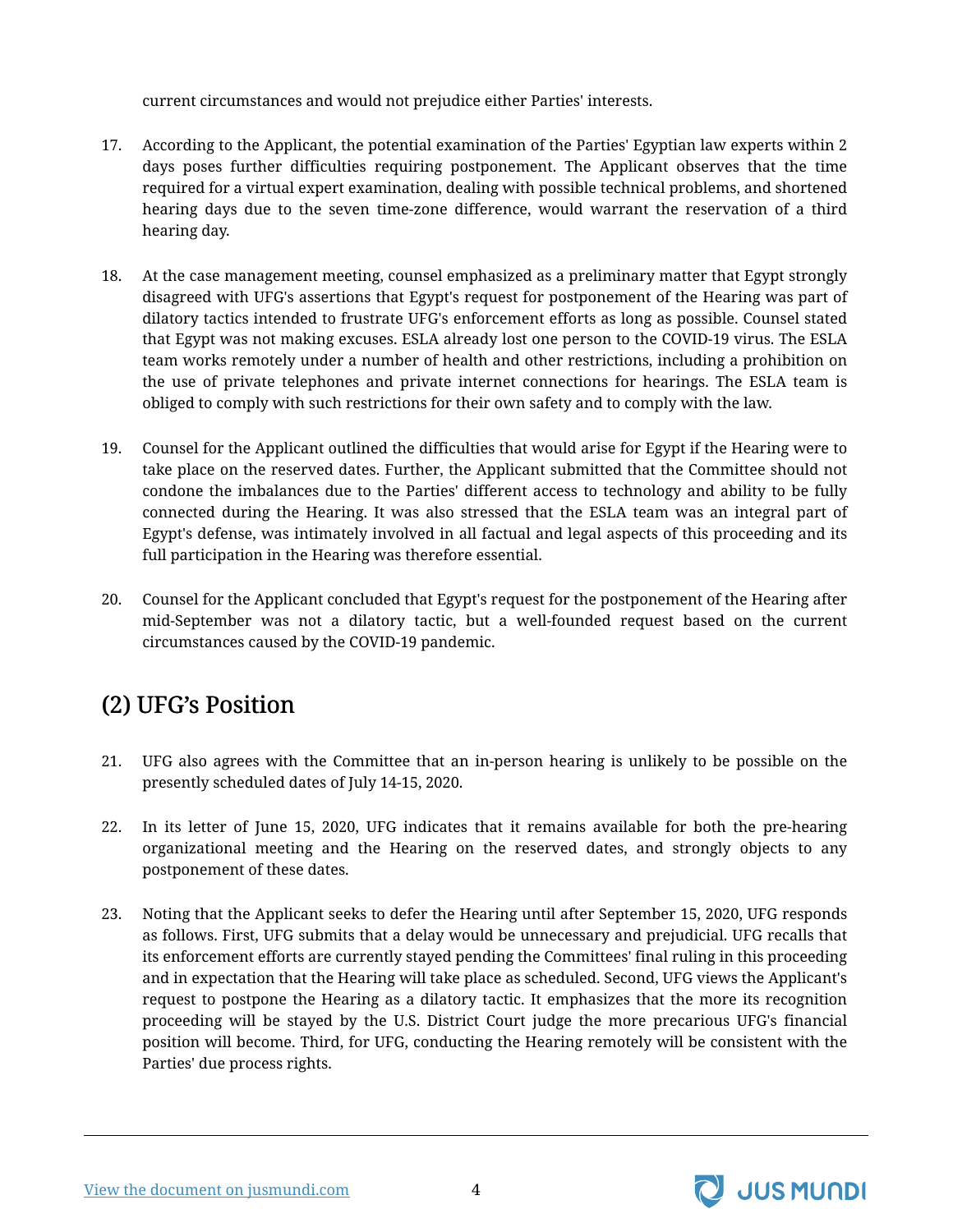- 24. UFG also submits that the Applicant's four grounds for seeking a postponement of the Hearing are without merit.
- 25. First, with respect to the alleged technology and logistical difficulties, including internet access of the ESLA team, UFG states that it is unclear what is meant by the Applicant's allegation that ESLA's representatives lack access to required facilities. UFG observes that virtual hearings are not unfamiliar in international arbitration. UFG points out that the Egyptian Government officials had recently advertised their ability to participate in virtual meetings and web conferences. Further, Egypt's representatives should also be able to join by phone and no argument that such an impediment exists has been made. Moreover, Egypt is represented by one of the world's largest law firms, which is fully capable to participate in virtual hearings.
- 26. Second, with respect to access of "other participants" to necessary technical equipment, UFG notes that the Applicant does not explain who these people are. UFG argues the Committee not give weight to Egypt's vague references to "other participants."
- 27. Third, UFG argues that the scheduling conflict of one of the Cleary's team of lawyers arose after the Committee affirmed the July 14 -15, 2020 hearing dates.
- 28. Fourth, UFG states that Egypt's repeated efforts to postpone the enforcement of the Award is causing it severe financial harm. UFG maintains that the longer the annulment proceeding is delayed, the longer UFG is prevented from enforcement of the Award in U.S. courts, and the closer to insolvency it is being pushed.
- 29. UFG also rejects the Applicant's more general concerns about the sufficiency of the current Hearing schedule. In UFG's view, even if the curfew in Egypt were extended into July, the Hearing could still take place on the scheduled dates. UFG suggests that with proper organization of the Hearing, each party would be allowed adequate time to present its oral arguments on annulment and the Committee to ask any questions.
- 30. At the case management meeting, counsel for UFG first noted that the Applicant did not raise the issue of postponement of the Hearing earlier, in March 2020, when the COVID-19 measures taken by Egypt were already in place. The holding of virtual hearings is now a common place in the practice of international arbitration and all arbitral institutions are trying to avoid delaying hearings in the current circumstances.
- 31. With respect to the issues raised by the Applicant at the meeting, counsel for UFG responded that its understanding was that removing the curfew restrictions in Egypt was impending. In addition, the airports in Egypt will be open as of July 1, 2020 and the courts in Egypt will be open and the government lawyers involved in legal proceedings will be expected to attend. UFG also remarked that all major Ministries in Egypt have technology centers and assumed that the Ministry of Justice also had one accessible to ESLA. Counsel for UFG was unsure what the confidentiality restrictions for using private laptops for a hearing meant on the backdrop of the virtual arbitration hearings currently taking place in Egypt under the auspices of CRCICA.
- 32. Finally, counsel reiterated that it was crucial for UFG to bring this proceeding to prompt resolutions given the dire economic consequences caused by Egypt by not delivering gas to UFG for eight years.

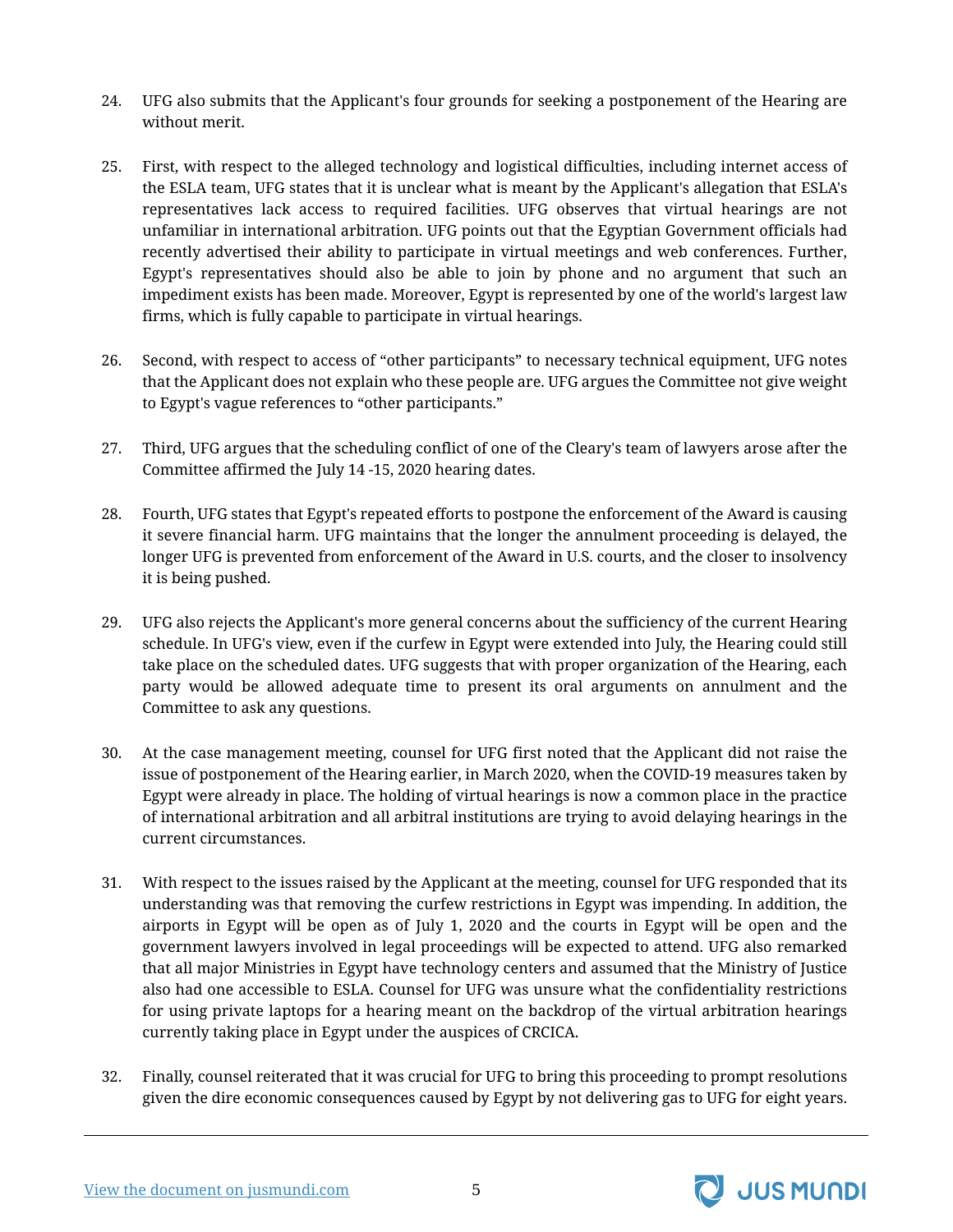UFG was relying on the Hearing in July. It was clear that the technology was available for such a Hearing. For UFG, the Hearing could and should go forward in July as scheduled.

As to the number of days necessary for the Hearing, UFG was of the view that ample time would be available for holding the Hearing in two days. However, UFG was amenable to add an extra day if the Committee considered this was needed. UFG was reluctant to move the dates of the Hearing given that the current uncertainties are likely to persist and finding alternative days for the Hearing may be difficult to find.

#### <span id="page-7-0"></span>B. Examination of Expert Witnesses at the Hearing

#### <span id="page-7-1"></span>(1) The Arab Republic of Egypt's Position

- 33. The Applicant considers it essential that the Parties be provided the opportunity to examine the Egyptian law experts during the Hearing.
- 34. The Applicant stated that it sought, and the Committee granted Egypt's request to submit expert testimony on the question of the legality of lobbying activities under Egyptian law. That question was directly relevant to Egypt's three grounds for annulment raised in its application for annulment and, in particular, to (i) whether Egypt's right to be heard was violated by the majority; (ii) whether the majority failed to state reasons; and (iii) whether the majority exceeded the Tribunal's power in upholding its jurisdiction based on the 'lobbyist' theory.
- 35. The Applicant further submits that given the expert reports' disagreements, the Parties should have the opportunity to test the expert evidence by cross-examining the other Party's expert at the Hearing. The Applicant refers to several other ICSID annulment proceedings and argues that when other committees have allowed expert reports to accompany written submissions, the committees have also allowed the cross-examination of the expert at the hearing. In the Applicant's view, there is no reason to deviate from this practice in the present proceeding.
- 36. The Applicant maintains that "exceptional" circumstances are present in terms of the PO1 since it was given the opportunity to present an expert report and because of the differences in the reports of the two experts.
- 37. In the view of the Applicant, the Committee and both Parties would benefit from the crossexamination of the legal experts and this would be consistent with ICSID ad hoc committee practice that once the expert evidence has been admitted in the record the Parties be allowed to test this evidence during cross examination.

#### <span id="page-7-2"></span>(2) UFG's Position

38. Contrary to the Applicant's position, UFG submits that the examination of expert witnesses at the Hearing is not necessary.



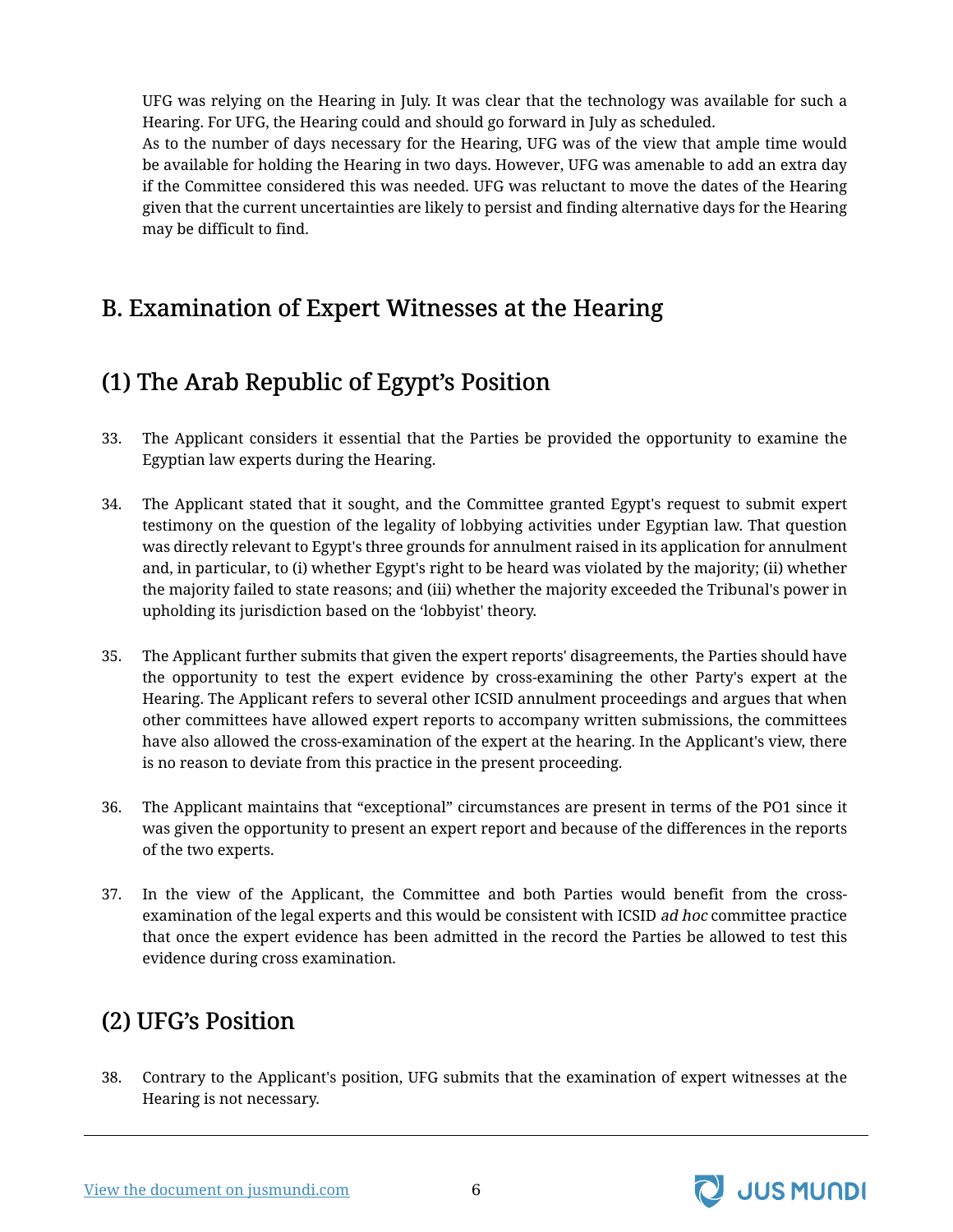- 39. It urges the Committee to treat the experts' reports on Egyptian law submitted in this annulment proceeding as legal submissions by the Parties, to be argued by each Party before the Committee in its oral presentations at the Hearing.
- 40. UFG avers that this approach does not derogate from the Parties' due process rights and has been adopted in arbitration proceedings. UFG refers to a number of commentators who have expressed views that dispensing with cross-examination of legal experts is acceptable in arbitration practice, that such cross-examination is not regarded as particularly useful with respect to resolving content of the applicable law, and that given its limited use to tribunals and parties, it is less frequently used in modern practice.
- 41. UFG further states that all Committee members are lawyers who could assess legal argument and determine the law when necessary. According to UFG, nuances of the law could get lost during crossexamination. Moreover, UFG is of the view that "there are no legal points that cannot be made in legal argument, especially given the expert reports."
- 42. UFG also states that this Committee has full discretion to decide on the examination of the witnesses, especially in the absence of an ICSID rule that requires cross-examination of legal experts. Relying on a ruling of the ad hoc Committee in the Pey Casado v. Chile case, UFG submits that this ad hoc Committee may exceptionally include the examination of witnesses and experts at the Hearing, but UFG sees no need for such "exceptional" inclusion of the legal experts examination in this particular proceeding.
- 43. At the case management meeting, counsel confirmed that UFG maintained its views. Counsel for UFG observed that when granting Egypt's request to file an export report, the Committee made it clear that it was making a decision on the admissibility of the evidence. For UFG, it is now open for the Committee to decide whether cross examination of the legal experts should be allowed at the Hearing. However, UFG maintains that there are no "exceptional" circumstances, that the Committee is under no obligation to provide for cross-examination of the legal experts, and that the subject of the legal expert reports is not directly related to the issues before the Committee.

#### <span id="page-8-0"></span>III. CONSIDERATIONS AND DECISION OF THE COMMITTEE

# <span id="page-8-1"></span>A. Date and Format of the Hearing

44. As stated during the case management meeting, the Committee fully appreciates the difficulties the COVID-19 pandemic has created globally. The Committee has therefore been flexible with respect to the requests it has received to extend certain deadlines, which has resulted in adjustments of the procedural calendar for the Parties' second round of written pleadings on annulment. At the same time, the Committee is mindful of its duty to act fairly and efficiently in bringing this annulment proceeding to a conclusion in a reasonable timeframe. The Committee has also conveyed to the Parties its view that under the situation the world is currently experiencing, the possibility of holding the Hearing in-person during the next months is highly unlikely and therefore not realistic.